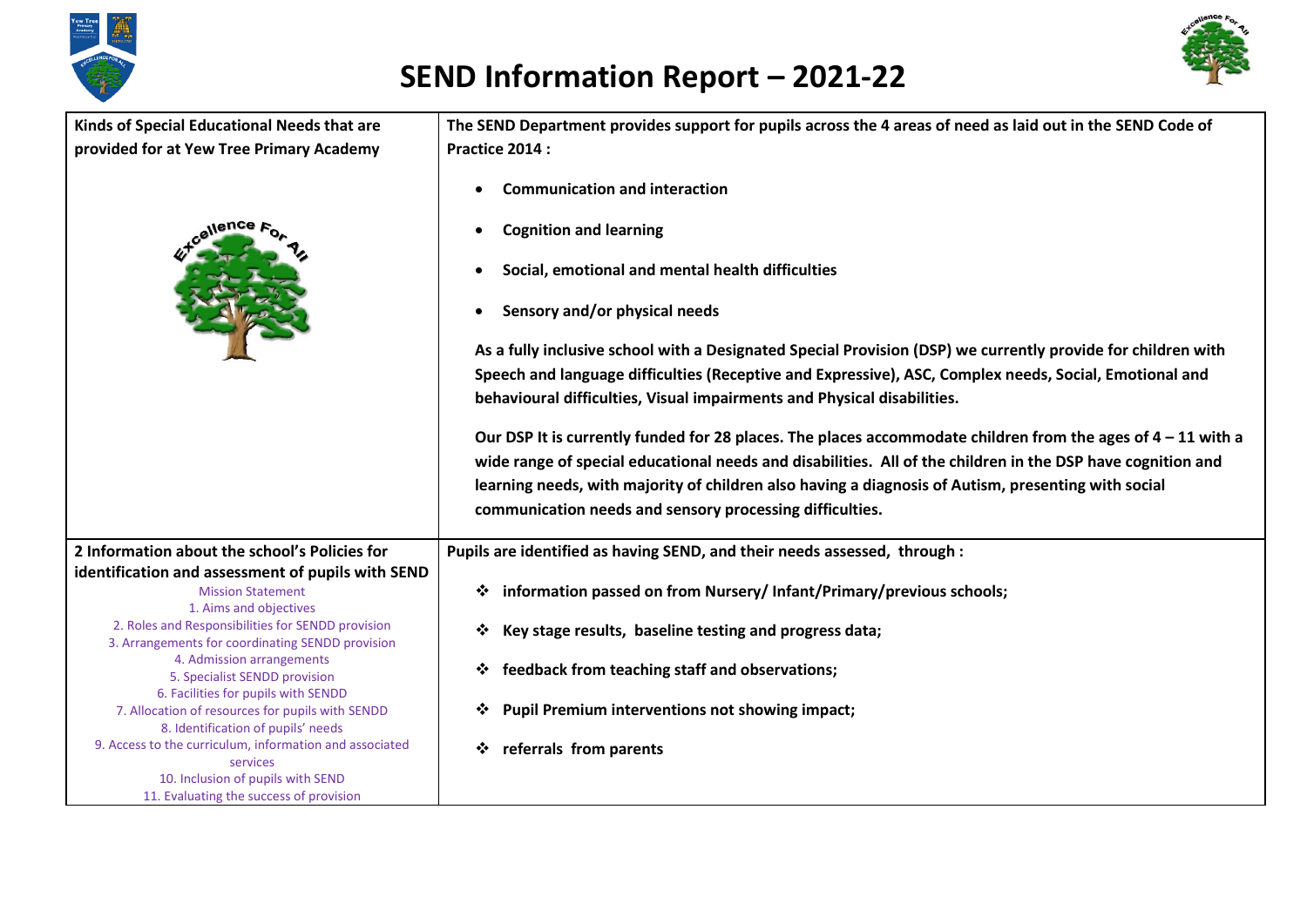| 12. Complaints procedure<br>13. In service training (CPD)<br>14. Links to support services<br>15. Working in partnership with parents<br>16. Links with other schools<br>17. Links with other agencies and voluntary organisations | pupil referrals<br>❖<br>All pupils are rigorously tracked in order to inform our planning and teaching. If there are any concerns<br>regarding progress or if any child requires extra support then this is identified by staff at the earliest<br>opportunity and swiftly acted upon.<br>If you are concerned about any area of your child's development please speak to your child's class teacher in<br>the first instance. They may be able to provide you with further information about what the school can<br>provide.                                                                                                                                                                                                                                                                                                                                                                                                                                                                                                      |
|------------------------------------------------------------------------------------------------------------------------------------------------------------------------------------------------------------------------------------|------------------------------------------------------------------------------------------------------------------------------------------------------------------------------------------------------------------------------------------------------------------------------------------------------------------------------------------------------------------------------------------------------------------------------------------------------------------------------------------------------------------------------------------------------------------------------------------------------------------------------------------------------------------------------------------------------------------------------------------------------------------------------------------------------------------------------------------------------------------------------------------------------------------------------------------------------------------------------------------------------------------------------------|
| 3a Evaluating the effectiveness of the provision<br>made for pupils with SENDD                                                                                                                                                     | Impact tracking is completed at least termly and adaptations to provision made in light of these findings. Progress<br>and evaluation is reported to the Governor with responsibility for SEND. Annual report to the Governing Body and<br>SEND Information Report posted on school Website                                                                                                                                                                                                                                                                                                                                                                                                                                                                                                                                                                                                                                                                                                                                        |
| 3b Arrangements for assessing & reviewing<br>pupils' progress towards outcomes, including<br>opportunities available to work with parents &<br>pupils as part of this assessment and review                                        | These arrangements include :<br>data tracking and analysis to ensure pupil progress<br>observations and follow up<br>two Parents Evening meetings a year and an end of year written report and optional meeting to<br>discuss.<br>❖ 'Open door' policy<br>Reviews of children's 'Personal Provision Plan' targets take place 3 times a year and shared with both<br>parents and pupils<br>❖ Annual ECHP reviews<br>As a school we follow a specific Plan-Do-Review cycle to support the progress of your child. More specifically this<br>means: planning which involves discussing in-depth the nature of the problem that your child may be experiencing<br>and what specific support can be put in place. The doing aspect involves the school and any other agency (if<br>required) carrying out an agreed intervention over a set period of time. A review will then be arranged between<br>the school and parents and any other agencies that may be involved or are being considered to become involved<br>with your child. |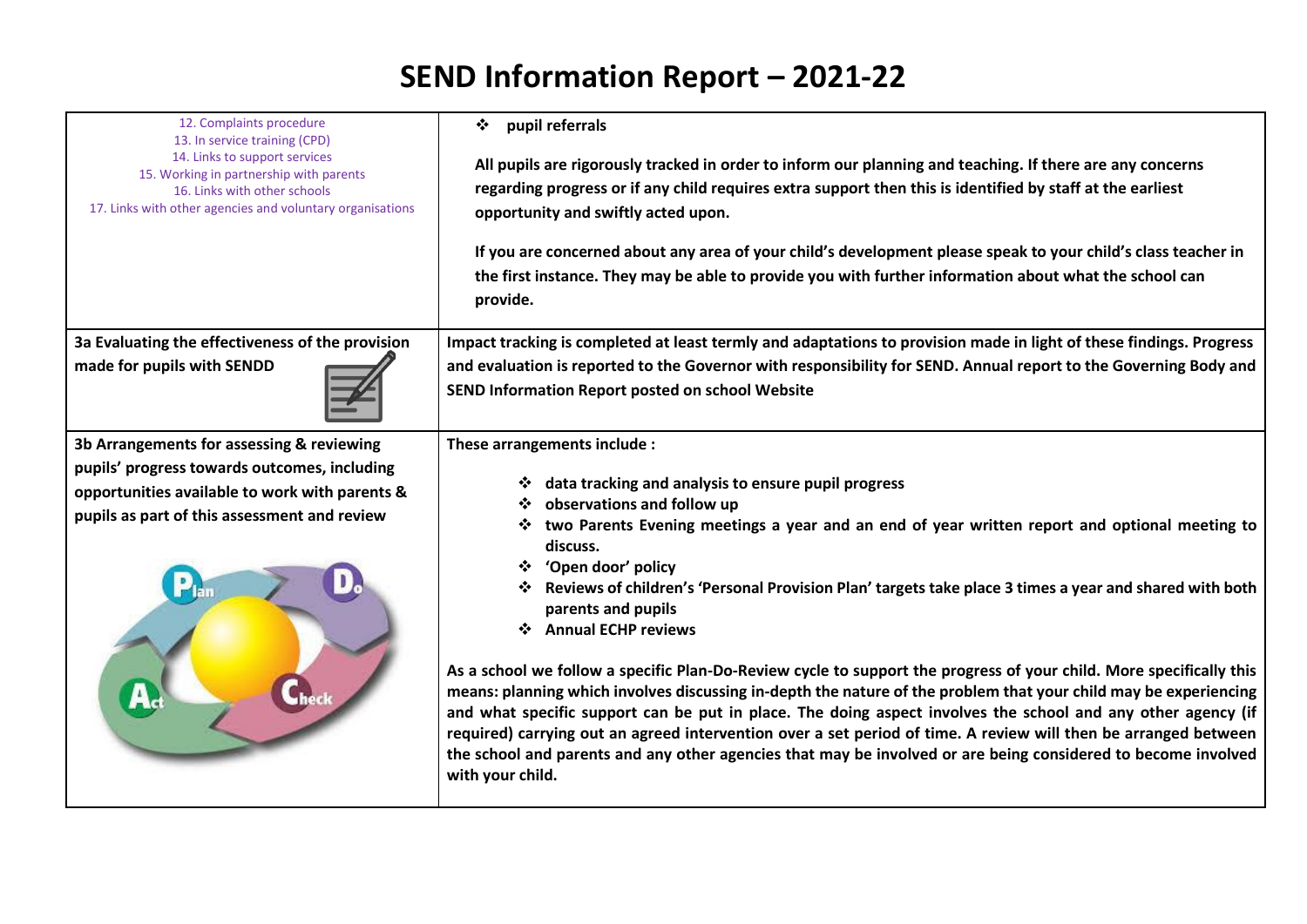|                                                                                                   | The impact of all interventions are measured and monitored closely. If, following interventions a child's progress<br>continues to give cause for concern, your child's class teacher and/or the SENDCo will discuss next steps with the<br>child's parent/carer. If it is felt a child requires further additional support school will discuss with you the pathways<br>to more specialist support/provision.                                                                                                                                                                                                               |
|---------------------------------------------------------------------------------------------------|------------------------------------------------------------------------------------------------------------------------------------------------------------------------------------------------------------------------------------------------------------------------------------------------------------------------------------------------------------------------------------------------------------------------------------------------------------------------------------------------------------------------------------------------------------------------------------------------------------------------------|
| 3c The school's approach to teaching pupils with<br><b>SEND</b>                                   | <b>Provision for SEND pupils includes:</b><br>quality first teaching, with appropriate differentiation in place;<br>extra adult support in classrooms or for individuals where appropriate;<br>reduced class sizes where appropriate;<br>personalised provision through time limited programmes;<br>personalised provision through adapted resources and interventions (1-1 or small group work)<br><b>Multi-sensory teaching methods</b><br>Support from external services such as Educational Psychologist, Speech and Language Therapist,<br><b>Occupational Therapist etc.</b><br>Curriculum around the pupil in the DSP |
| 3d How adaptations are made to the curriculum<br>and the learning environment of pupils with SEND | The curriculum /learning environment may be adapted by :<br>groupings that target specific levels of progress;<br>differentiated resources and teaching styles;<br>appropriate choices of texts and topics to suit the learner;<br>❖<br>access arrangements for tests and or examinations;<br>additional adult support.                                                                                                                                                                                                                                                                                                      |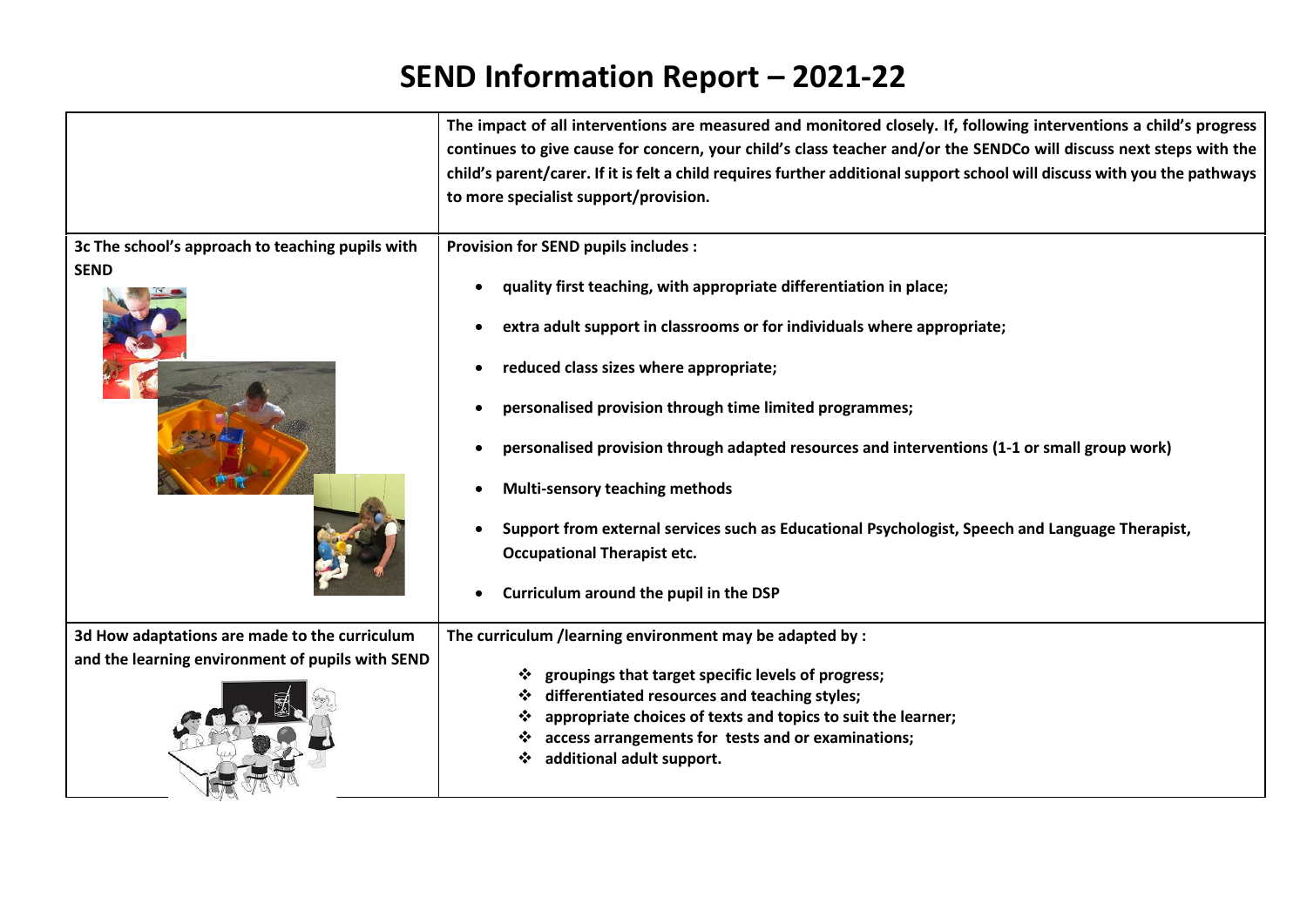| 3g Support that is available for improving the                                                                                                                           | Pupils are well supported by :                                                                                                                                                                                                                                                                                                                                                                                                                                                                                                                                                                                                                                                                      |
|--------------------------------------------------------------------------------------------------------------------------------------------------------------------------|-----------------------------------------------------------------------------------------------------------------------------------------------------------------------------------------------------------------------------------------------------------------------------------------------------------------------------------------------------------------------------------------------------------------------------------------------------------------------------------------------------------------------------------------------------------------------------------------------------------------------------------------------------------------------------------------------------|
| social emotional and mental health of pupils with<br>special educational needs                                                                                           | A clear policy regarding behaviour and expectations that all children adhere to<br>An anti-bullying policy that is supported by all staff<br>Highly experienced Learning Mentor who support children individually or in groups to ensure their<br>needs are being effectively understood and also help provide them with skills to support their<br>learning in school.<br><b>Targeted support for individual pupils</b><br><b>Relax kids in the DSP</b><br>Go Noodle activities on the smartboard<br>Check in / check out system for some children<br>Circle time<br><b>PSHE lessons</b><br><b>School Council</b><br><b>Pupil Voice</b>                                                            |
| 4 The Name and contact details of SENDCo and<br><b>SEND Governor</b>                                                                                                     | Mrs Farrell is the SEND Governor - 0151 4778950<br>Miss Appleton is the whole school SENDCo $-01514778950$                                                                                                                                                                                                                                                                                                                                                                                                                                                                                                                                                                                          |
| 5 Information about the expertise and training of<br>staff in relation to children and young people<br>with SEND, including how specialist expertise will<br>be secured. | Our specialist staff consists of:<br>Miss Appleton - Assistant Principal/Inclusion Manager/Special Educational Needs Coordinator (SENDCo) -<br>$\bullet$<br>has overall responsibility for both DSP and mainstream SEND provision at Yew Tree, completes multi<br>agency referrals, attends SEND planning and review meetings, supports the writing of PPP's, tracks the<br>progress and attainment of SEND pupils and liaises with parents. The SENDCo attends Local Authority<br>Briefings and conferences to keep up to date with any legislative changes in SEND and the most up to date<br>practise and provision. This is then shared with all school staff within the weekly staff meetings. |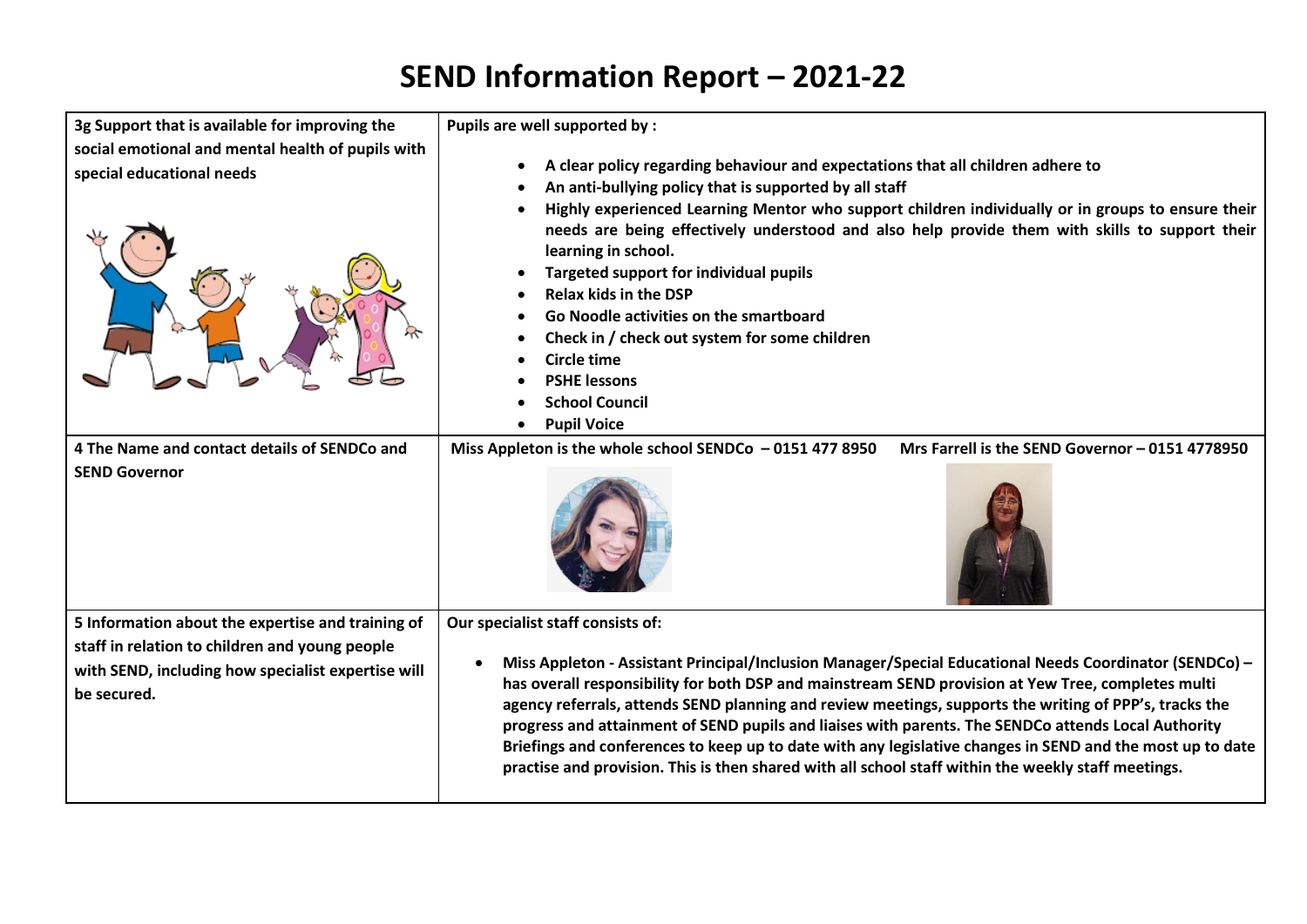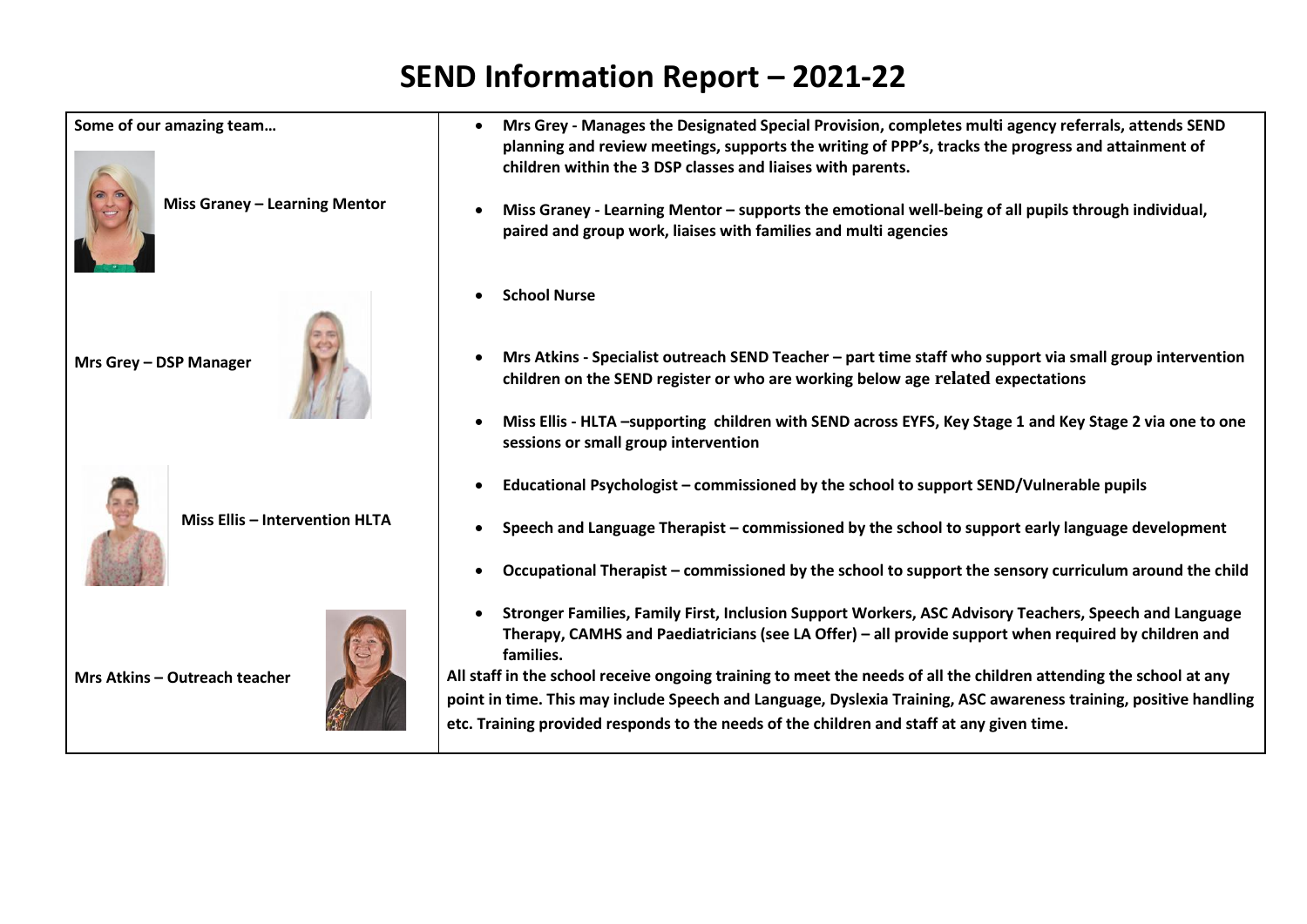| 6 Information about how equipment and facilities                                                                                                                  | . The school's SEND budget is allocated to meet the needs of the children on the SEND Register                                                                                                                                                                                                                                                                                                                                                                                                                                                                                                                                                                                                                                                         |
|-------------------------------------------------------------------------------------------------------------------------------------------------------------------|--------------------------------------------------------------------------------------------------------------------------------------------------------------------------------------------------------------------------------------------------------------------------------------------------------------------------------------------------------------------------------------------------------------------------------------------------------------------------------------------------------------------------------------------------------------------------------------------------------------------------------------------------------------------------------------------------------------------------------------------------------|
| to support children and young people with special<br>educational needs will be secured.                                                                           | . The progress and attainment of all children is tracked and resources are allocated according to need.                                                                                                                                                                                                                                                                                                                                                                                                                                                                                                                                                                                                                                                |
|                                                                                                                                                                   | . The SEND budget is used to ensure that sufficient numbers of school staff are employed, qualified and trained to<br>support your child and to purchase specialist help if needed. For example, we purchase a Service Level Agreement<br>with Southern Area Support Team to support children who have specific learning difficulties.<br>. We also use the budget to ensure that children's individual needs are met from specific interventions and<br>programmes, where appropriate.<br>. Our pupil premium allocation is allocated effectively to ensure that all pupils have the best possible change to<br>achieve. Information showing how specific allocations have been spent is available on our school website<br>www.yewtreeknowsley.co.uk |
| 7 The arrangements for consulting parents of<br>children with special educational needs about,<br>and involving such parents in, the education of<br>their child. | .Parent/carer and teacher meetings by appointment each term.<br>.School staff meet and greet the children and parents/ carers each morning and likewise at the end of the school<br>day.<br>. Parents/carers are regularly invited to class/school assemblies and special celebrations.<br>•A variety of planned workshops throughout the year (see class information and our website regarding family<br>learning)<br>•Parents/careers are invited to join EYFS 'Stay and Play' activities and activity afternoons in the DSP.                                                                                                                                                                                                                        |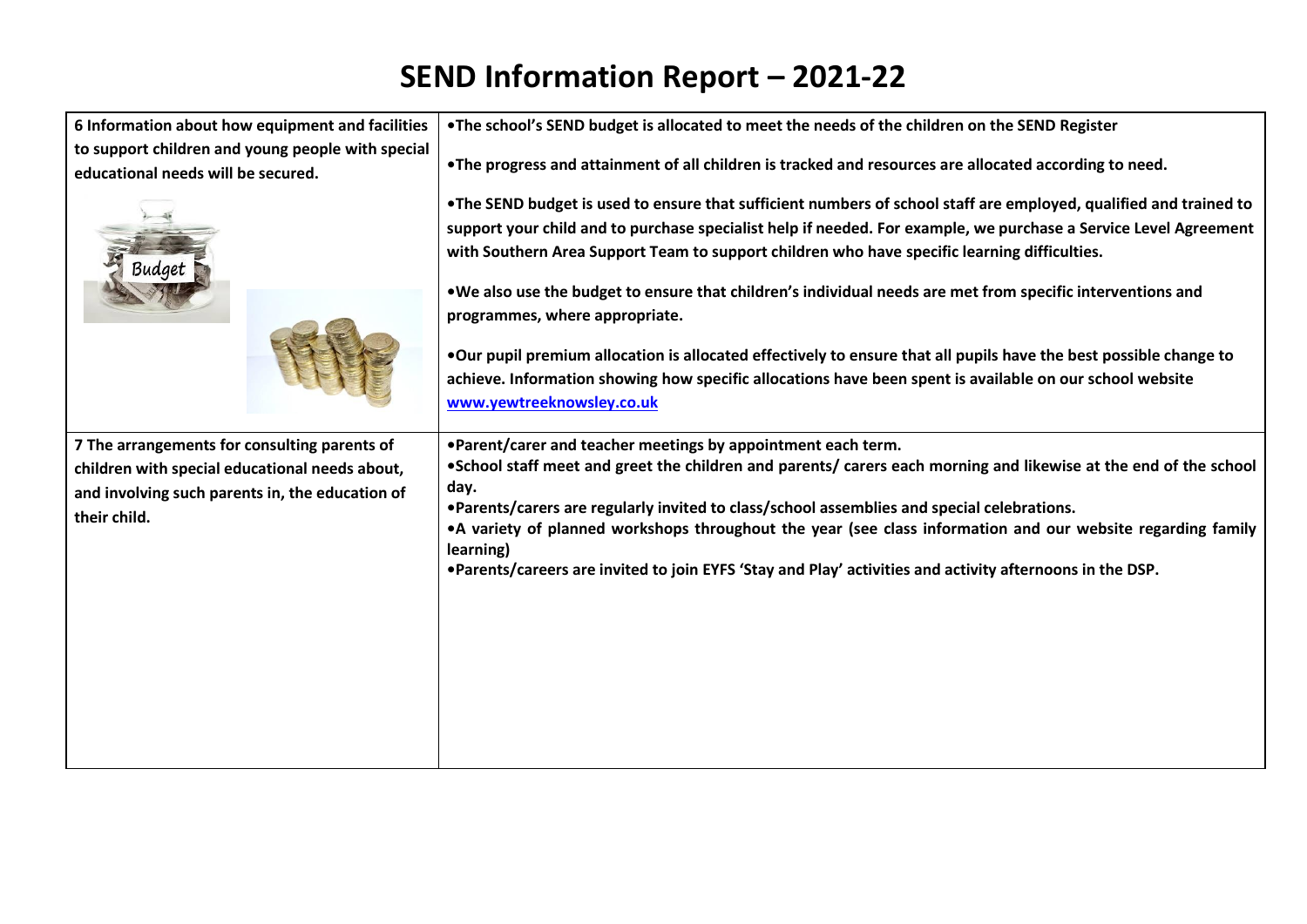| 8 The arrangements for consulting young people<br>with special educational needs about and<br>involving them in, their education.                                                                                                                                                       | <b>Sessions with the Learning Mentor</b><br><b>School Council</b><br><b>Annual Reviews</b><br><b>Sharing and evaluating Personal Provision Plan Targets</b><br><b>Curriculum subject pupil Interviews</b>                |
|-----------------------------------------------------------------------------------------------------------------------------------------------------------------------------------------------------------------------------------------------------------------------------------------|--------------------------------------------------------------------------------------------------------------------------------------------------------------------------------------------------------------------------|
| 9 Any arrangements made by the governing body<br>or the proprietor relating to the treatment of<br>complaints from parents of pupils with special<br>educational needs concerning the provision made                                                                                    | For further information or to discuss any concerns, please contact Miss Jenny Appleton - Assistant Principal,<br>$\bullet$<br>Inclusion Manager and Special Educational Needs Coordinator (SENDCo) in the first instance |
| at the school.                                                                                                                                                                                                                                                                          | We do have a complaints procedure and you are entitled to ask the staff in the office for a copy of this at<br>any point.                                                                                                |
| 10 How the governing body involves other bodies,<br>including health and social services bodies, local<br>authority support services and voluntary<br>organisations, in meeting the needs of pupils with<br>special educational needs and in supporting the<br>families of such pupils. | Our school governing body reviews our settings' accessibility plan and policy on a termly basis to ensure<br>that as a school we meet the needs of all our children.                                                     |
| 11 The contact details of support services for the<br>parents of pupils with special educational needs,<br>including those for arrangements made in<br>accordance with section 32.                                                                                                      | A fully comprehensive list of support services can be found on the Knowsley Council website<br>http://www.knowsleyinfo.co.uk/                                                                                            |